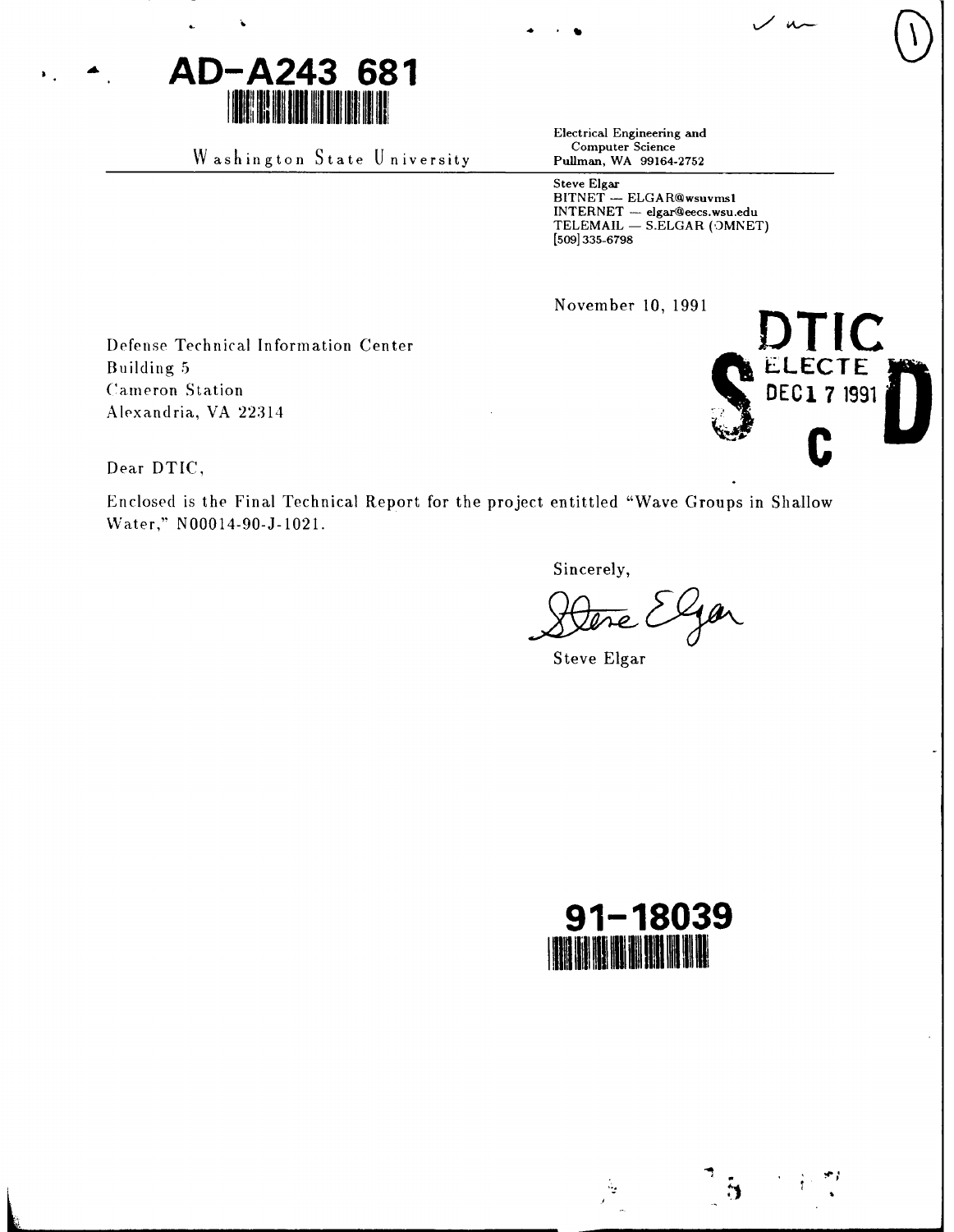Final Technical Report for the Project: Wave Groups in Shallow Water, N00014-90-J-1021

The immediate scientific objective of this project was to understand and predict wave groups throughout the shoaling region seawards of the zone of wave breaking.

During FY90-91 wave group prediction models based on linear theory were developed and/or implemented. In addition, observations of sea surface elevation were, made in 19 m water depth near the North Carolina coast during the SAMSON and Delilah field experiments (Aug. 1990 - May 1991). Wave group statistics from these data, as well as from data previously obtained have been compared to model predictions. The comparisons indicate that, for a wide range of ocean conditions, seaward of the shoaling region wave group statistics are not inconsistent with linear theory.

Linear theory does not accurately predict observations of group statistics in shallow depths (eg, less than **10** m) where nonlinear interactions become important to the evolution of the wave field. During FY91 a technique to numerically simulate a wave field with a specified power spectrum and bispectrum was developed, thus allowing wave fields with quadratic nonlinearities to be simulated. Comparisons between observed and simulated group statistics are being made.

One of the primary results of this study is that wave group statistics observed in the ocean at 3 depths (all greater than 10 m) for a very large range of wave conditions are not inconsistent with linear theory. Wave group prediction models that do not include the effect of correlations between waves separated by several intervening waves underpredict the number of sequential large waves. On the other hand, a model that includes correlations of waves separated by as many as six intervening waves accurately predicts the observed wave group statistics. Another result is that although computationally convenient, wave group prediction models based on power spectral shape alone are not as accurate as models based on direct simulations of the wave field.

 $\mathbf{1}$ 

**N~. !.** /-. .<br>1068: JA Par Juntifiamti **wised hvstlabl!** ty C0odee - **ist I** $S<sub>P3</sub>c<sub>1</sub>q$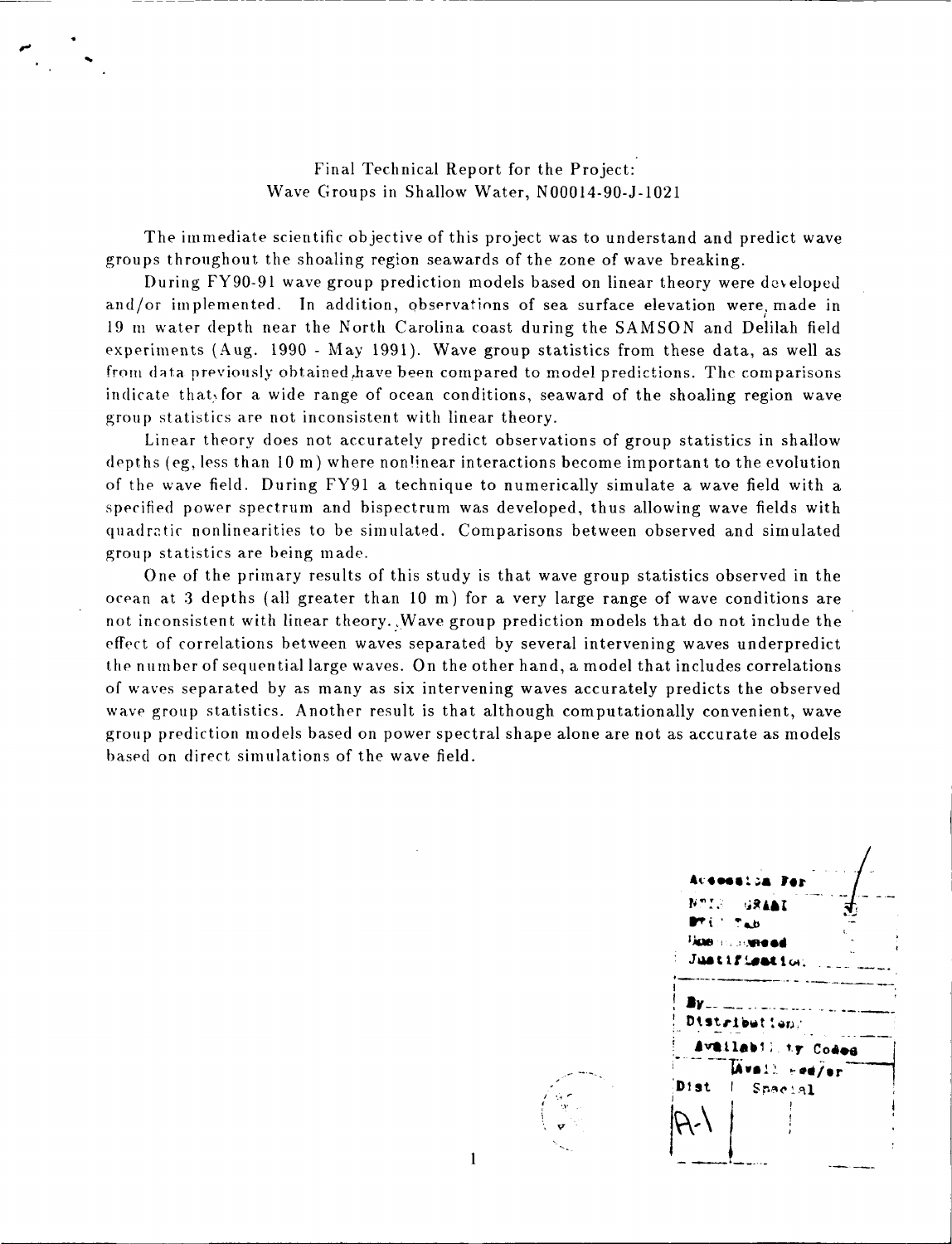## ONR-Sponsored Publications

 $P =$  published  $IP = in press$  $PS = paper$  submitted **IC** = invited conference paper  $C =$  contributed conference paper  $R =$  technical report

> P- Elgar, Steve, M.H. Freilich, and R.T. Guza, 1990 Model-data comparisons of moments of nonbreaking shoaling surface gravity waves, JGR 95, 16055-16063.

P- Freilich, M.H., R.T. Guza, and Steve Elgar, 1990 Observations of nonlinear effects in directional spectra of shoaling surface gravity waves, **JGR** 95, 9645-9656.

P- Elgar, Steve, C.W. Van Atta, and M. Gharib, 1990 Cross- bispectral analysis of the coupling between a vibrating cylinder and its wake in low Reynolds number flow, J. Fluids and Structures 4, 59-71.

P- Pezeshki, C., Steve Elgar, and R.C. Krishna, 1990 Bispectral analysis of systems possessing chaotic motion, J. Sound and Vibration 137, 357-368.

P- Mitchell, K., L. James, Steve Elgar, and M. Pitts, 1990 Water level fluctuations in irrigation canals, ASCE J. Irrigation and Drainage 116, 261-272.

P- Chandran, V. and Steve Elgar, 1990 Bispectral analysis of 2-D random processess, IEEE ASSP 38,2181-2186.

P- Pezeshki, C., Steve Elgar, and R.C. Krishna, 1991 An examination of the multifrequency excitation of the buckled beam, **J.** Sound and Vibration 148, 1-9.

IP- Pezeshki, C., W.H. Miles, and Steve Elgar, 1991 Signal processing for nonlinear structural dynamical systems, ASME Applied Mechanics Reviews, to appear November 1991.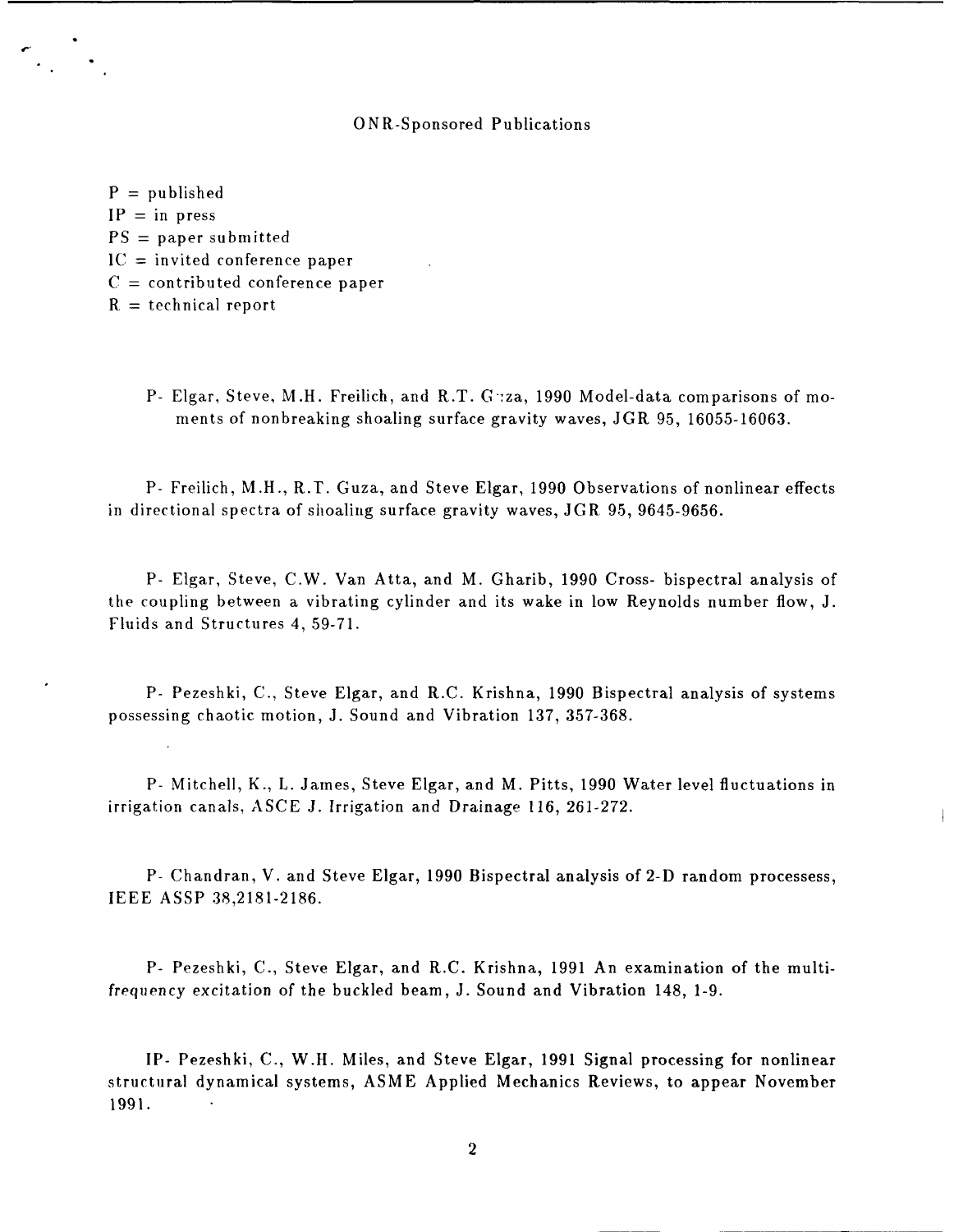IP- Pezeshki, C., Steve Elgar, R. C. Krishna, and T.D. Burton, Auto- and crossbispectral analysis of a system of two coupled oscillators with quadratic nonlinearities possessing chaotic motion, J. Applied Mechanics, in press.

IP- Chandran. V. and Steve Elgar, 1991 Mean and variance of the bispectrum for harmonic random processess: an analysis including leakage effects, IEEE ASSP, to appear December, 1991.

IP- Hagelberg, Teresa, N. Psias, and Steve Elgar, Linear and nonlinear coupling between orbital forcing and the marine 18-0 record during the late Neogene, Paleoceanographv, in press.

IP- Elgar, Steve, R. Guza, M. Freilich, and M. Briggs, Laboratory simulations of directionally spread shoaling waves, ASCE J. Waterway, Port, Coastal, and Ocean Engineering, to appear Jan. 1992.

IP- Miles, W.H., C. Pezeshki, and Steve Elgar, Bispectral analysis of a fluid elastic system: the cantilevered pipe, J. Fluids and Structures, in press.

PS- Elgar, Steve, Teresa- Hagelberg, and J. Kadtke, Paleoclimatic attractors, new data, futher analysis, Nature, sub judice.

IC- Elgar, Steve 1991 Bispectral Analysis of Systems Possessing Chaotic Motion, ONR Symposium on Nonlinear Surface Waves, Baltimore, May 1991.

C. Elgar, Steve, M. Freilich, and R. Guza 1990 Model predictions of nonbreaking shoaling waes, Proc. 22nd Coastal Engineering Conference, ASCE, Delft, July 1990.

C- Chandran, V. and Steve Elgar, 1991, Shape discrimination using invariants defined from higher-order spectra, Proc. of the IEEE Int'l Conf. on ASSP (ICASSP'91), 5, 3102- 3109.

R- Holman, R, Bowen, Dalrymple, Dean, Elgar, Flick, Freilich, Guza. Hanes, Kirby, Madsen, Sternberg, and Svendsen, Report for the Nearshore Processes Workshop, St. Petersburg, FL, Report OSU-CO-90-6, Oregon State University, 42pp